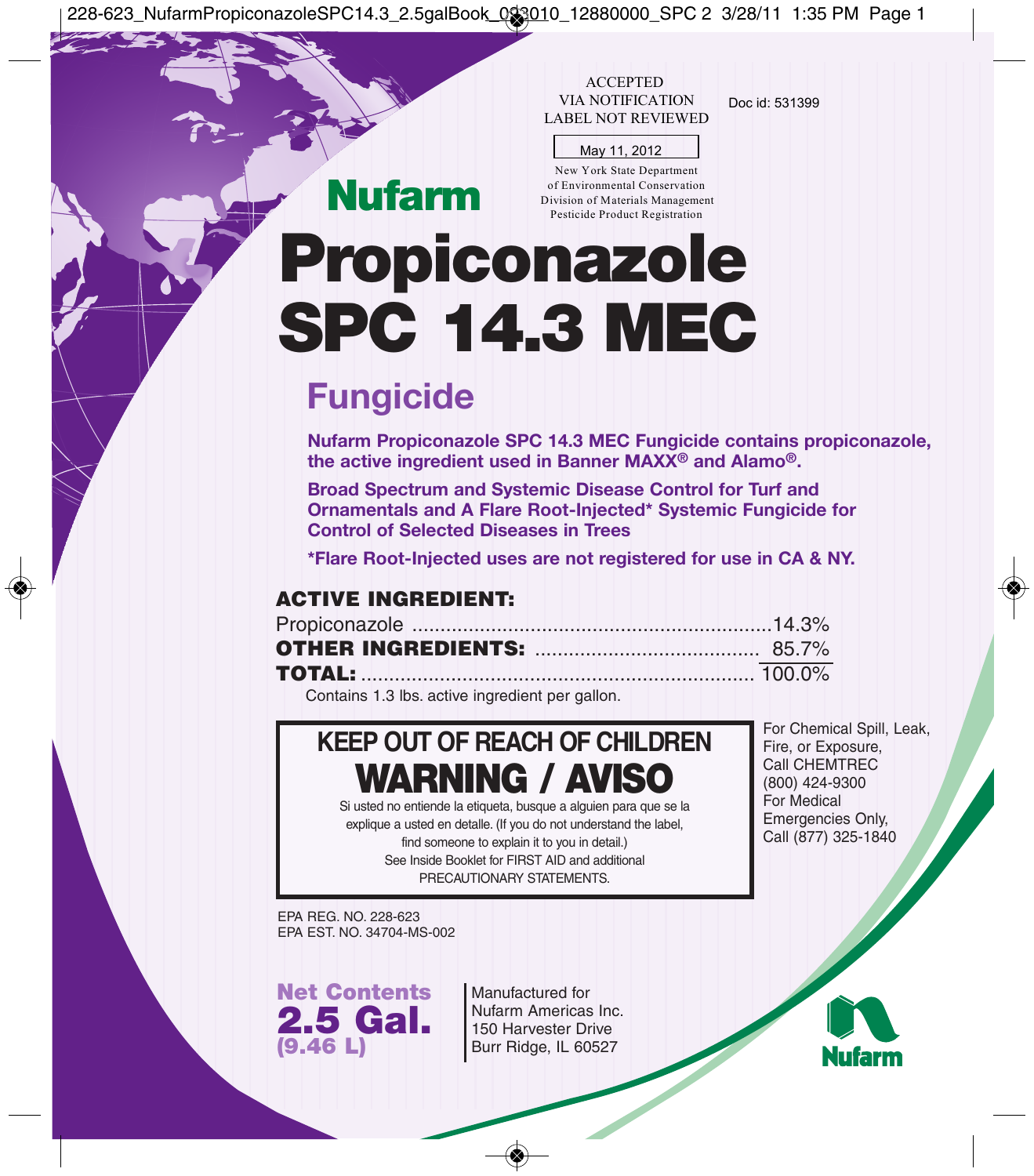# **PRECAUTIONARY STATEMENTS HAZARDS TO HUMANS AND DOMESTIC ANIMALS WARNING/AVISO**

Causes substantial but temporary eye injury. Do not get in eyes or on clothing. Harmful if swallowed, inhaled, or absorbed through skin. Avoid contact with eyes, skin or clothing. Avoid breathing vapor or spray mist. Wear goggles or face shield. Wear rubber gloves and a long sleeve shirt when mixing, handling and/or applying the product. Wash thoroughly with soap and water after handling and before eating, drinking, chewing gum or using tobacco. Remove and wash contaminated clothing before reuse.

**PERSONAL PROTECTIVE EQUIPMENT (PPE)**<br>Some materials that are chemically resistant to this product are listed below. If you want more options, follow the instructions for Category C on an EPA chemical resistance category selection chart.

#### **Applicators and other handlers must wear:**

- Long-sleeved shirt and long pants
- Chemical resistant gloves such as barrier laminate, butyl rubber ≥ 14 mils, nitrile rubber ≥ 14 mils, neoprene rubber ≥ 14 mils, polyvinyl chloride (PVC)  $\geq$  14 mils, or viton  $\geq$  14 mils
- Shoes plus socks
- Protective eyewear

Discard clothing and other absorbent materials that have been drenched or heavily contaminated with this product's concentrate. Do not reuse them. Follow manufacturer's instructions for cleaning/maintaining PPE. If no such instructions for washables exist, use detergent and hot water. Keep and wash PPE separately from other laundry.

# **ENGINEERING CONTROLS STATEMENT**

When handlers use closed systems or enclosed cabs in a manner that meets the requirements listed in the Worker Protection Standard (WPS) for agricultural pesticides [40 CFR 170.240(d)(4-6)], the handler PPE requirements may be reduced or modified as specified in the WPS.

# **USER SAFETY RECOMMENDATIONS**

Users should:

- Wash hands before eating, drinking, chewing gum, using tobacco, or using the toilet.
- Remove clothing immediately, if pesticide gets inside. Then wash thoroughly and put on clean clothing.
- Remove PPE immediately after handling this product. Wash the outside of gloves before removing. As soon as possible, wash thoroughly and change into clean clothing.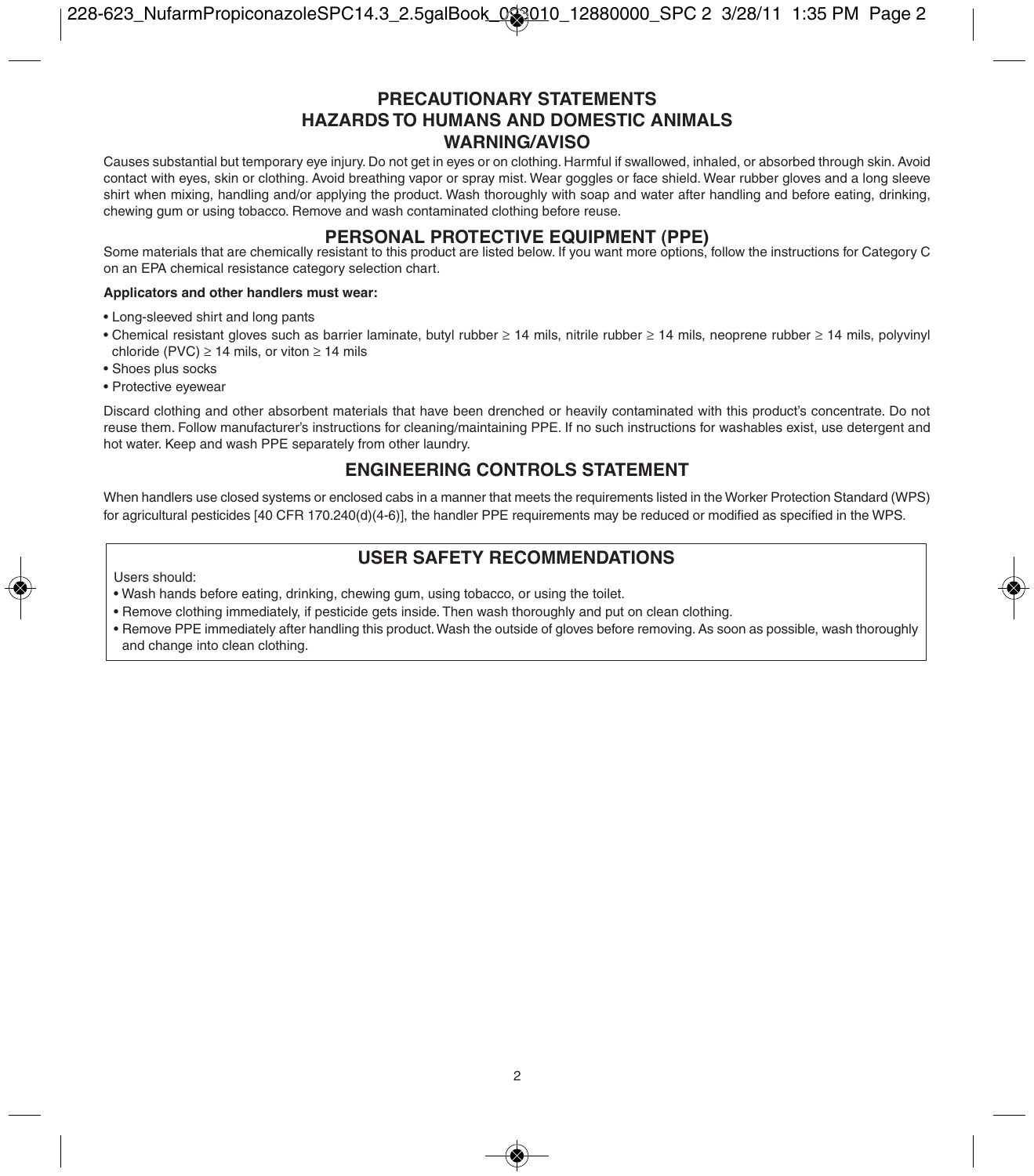| <b>FIRST AID</b>                                                                                                                                                                                         |                                                                                                                                                                                                                                                                                  |  |  |  |
|----------------------------------------------------------------------------------------------------------------------------------------------------------------------------------------------------------|----------------------------------------------------------------------------------------------------------------------------------------------------------------------------------------------------------------------------------------------------------------------------------|--|--|--|
| IF IN EYES:                                                                                                                                                                                              | Hold eye open and rinse slowly and gently with water for 15 to 20 minutes.<br>Remove contact lenses, if present, after the first 5 minutes, then continue rinsing eye.<br>Call a poison control center or doctor for treatment advice.                                           |  |  |  |
| IF INHALED:                                                                                                                                                                                              | Move person to fresh air.<br>If person is not breathing, call 911 or an ambulance, then give artificial respiration, preferably by mouth-to-mouth,<br>if possible.<br>Call a poison control center or doctor for further treatment advice.                                       |  |  |  |
| <b>IF ON SKIN OR</b><br><b>CLOTHING:</b>                                                                                                                                                                 | Take off contaminated clothing.<br>٠<br>Rinse skin immediately with plenty of water for 15 to 20 minutes.<br>Call a poison control center or doctor for treatment advice.                                                                                                        |  |  |  |
| IF SWALLOWED:                                                                                                                                                                                            | Call a poison control center or doctor immediately for treatment advice.<br>Have person sip a glass of water if able to swallow.<br>Do not induce vomiting unless told to do so by a poison control center or doctor.<br>Do not give anything by mouth to an unconscious person. |  |  |  |
| <b>HOT LINE NUMBER</b>                                                                                                                                                                                   |                                                                                                                                                                                                                                                                                  |  |  |  |
| Have the product container or label with you when calling a poison control center or doctor, or going for treatment. You may also contact<br>1-877-325-1840 for emergency medical treatment information. |                                                                                                                                                                                                                                                                                  |  |  |  |
| <b>NOTE TO PHYSICIAN</b>                                                                                                                                                                                 |                                                                                                                                                                                                                                                                                  |  |  |  |

If ingested, induce emesis or lavage stomach. Treat symptomatically.

# **ENVIRONMENTAL HAZARDS**

This pesticide is toxic to fish. Do not apply directly to water, to areas where surface water is present, or to intertidal areas below the mean high water mark. Do not contaminate water when disposing of equipment washwater.

### **PHYSICAL OR CHEMICAL HAZARDS**

Do not use or store near heat or open flame.

# **DIRECTIONS FOR USE**

It is a violation of Federal law to use this product in a manner inconsistent with its labeling. Do not apply this product in a way that will contact workers or other persons, either directly or through drift. Only protected handlers may be in the area during application. For any requirements specific to your State or Tribe, consult the agency responsible for pesticide regulation.

Note: Do not apply more than 5.4 gals. of this product per acre per calendar year.

Failure to follow the directions for use and precautions on this label may result in plant injury or poor disease control.

# **AGRICULTURAL USE REQUIREMENTS**

Use this product only in accordance with its labeling and with the Worker Protection Standard 40 CFR Part 170. This Standard contains requirements for the protection of agricultural workers on farms, forests, nurseries, and greenhouses, and handlers of agricultural pesticides. It contains requirements for training, decontamination, notification, and emergency assistance. It also contains specific instructions and exceptions pertaining to the statements on this label about personal protective equipment (PPE), notification to workers, and restricted-entry interval. The requirements in this box only apply to uses of this product that are covered by the Worker Protection Standard.

Do not enter or allow worker entry into treated areas during the restricted-entry interval (REI) of 24 hours.

PPE required for early entry to treated areas that is permitted under the Worker Protection Standard and that involves contact with anything that has been treated, such as plants, soil, or water, is:

- **Coveralls**
- Chemical resistant gloves such as barrier laminate, butyl rubber ≥ 14 mils, nitrile rubber ≥ 14 mils, neoprene rubber ≥ 14 mils, polyvinyl chloride (PVC)  $\geq$  14 mils, or viton  $\geq$  14 mils
- Shoes plus socks
- Protective eyewear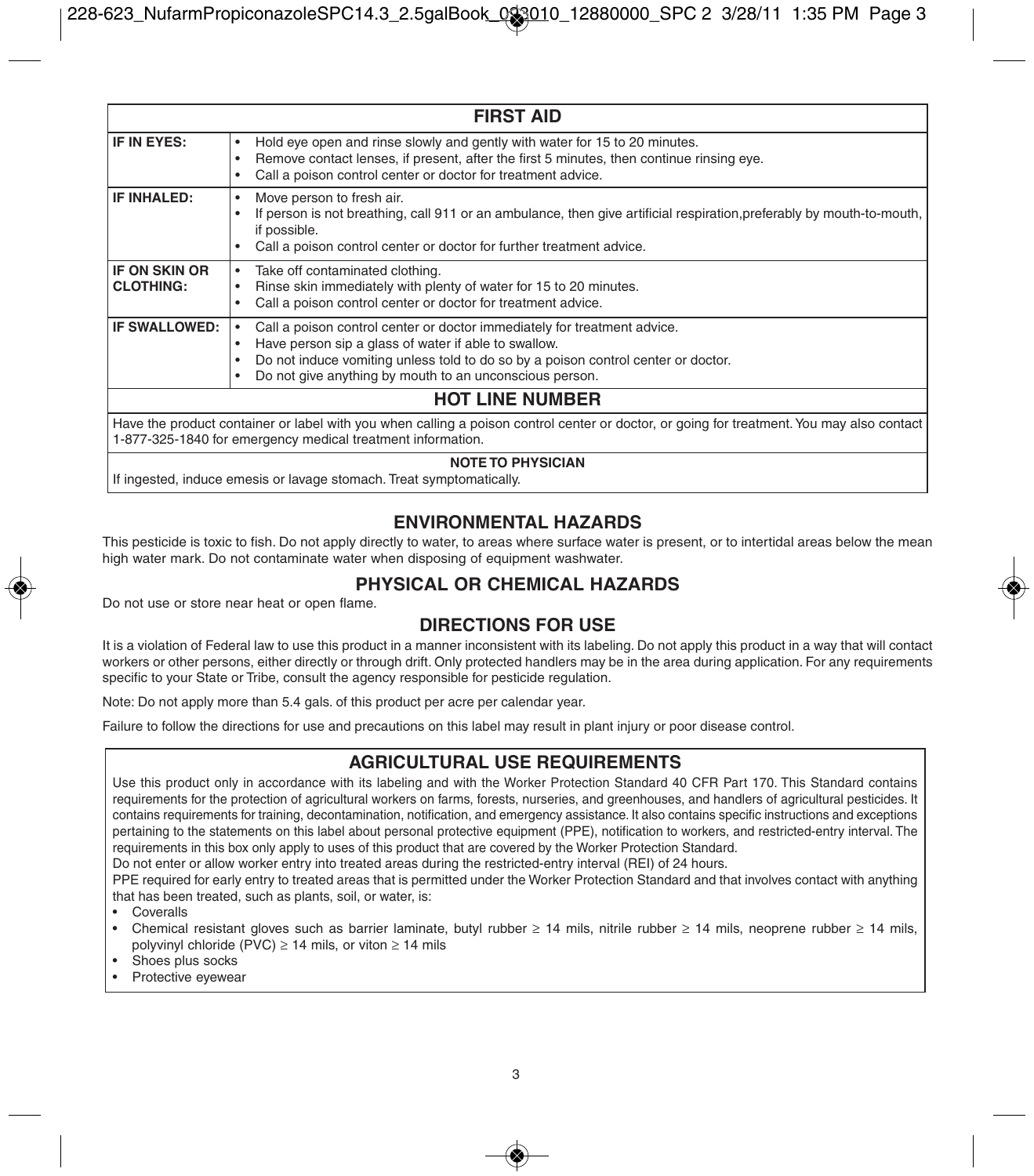# **NON-AGRICULTURAL USE REQUIREMENTS**

The requirements in this box apply to uses of this product that are NOT within the scope of the Worker Protection Standard for agricultural pesticides (40 CFR Part 170). The WPS applies when this product is used to produce agricultural plants on farms, forests, nurseries, or greenhouses.

Do not enter treated areas without protective clothing until sprays have dried.

# **GENERAL INFORMATION**

This product is a systemic fungicide for use on turfgrasses for the control of:

Anthracnose (Colletotrichum graminicola) Brown patch (Rhizoctonia solani) Dollar spot (Sclerotinia homoeocarpa) Fusarium patch (Fusarium nivale) Gray leafspot (Pyricularia grisea) Gray snowmold (Typhula spp.) Leafspot (Bipolaris spp., Drechslera spp.) Necrotic ring spot (Leptosphaeria korrae) Pink patch (Limonomyces roseipellis) Pink snowmold (Microdochium nivale) Powdery mildew (Erysiphe graminis)

Red thread (Laetisaria fuciformis) Rust (Puccinia graminis) Spring dead spot (Leptosphaeria korrae, Leptosphaeria narmari, Ophiosphaerella herpotricha, Gaeumannomyces graminis) Stripe smut (Ustilago striiformis and Urocystis agropyri) Summer patch (Magnaporthe poae) Take-all patch (Gaeumannomyces graminis) Yellow patch (Rhizoctonia cerealis) Zoysia patch (Rhizoctonia solani)

This product also controls numerous diseases on ornamentals and other landscape and nursery plantings such as powdery mildews, rusts, leafspots, scabs, and blights. Refer to the appropriate section of this label for specified diseases and plants.

Do not apply this product through any type of irrigation system.

# **MIXING INSTRUCTIONS**

Fill the spray tank 1/2 to 3/4 full with water. Add the proper amount of this product, then add the remaining water. Provide sufficient agitation during mixing and application to maintain a uniform emulsion.

If this product is tank mixed with other products, use the following sequence:

- 1. Always check the compatibility of the tank mix using a jar test with proportionate amounts of this product, other chemicals to be used, and the water, before mixing in the spray tank.
- 2. Provide sufficient jet or mechanical agitation during filling and application to keep the tank mix uniformly suspended.
- 3. Fill tank at least 1/2 full of clean water.
- 4. Add wettable powders to the tank first, allowing them to completely suspend in the tank before proceeding. Premixing the product in water before adding to the tank will hasten the process.
- 5. Add flowables or suspensions next.
- 6. Add the proper amount of this product
- 7. Add emulsifiable concentrates last.
- 8. Do not leave tank mix combinations in the spray tank for prolonged periods without agitation. Mix and apply them the same day.

## **TANK MIXES**

This product can be tank mixed with other fungicides for broader spectrum control. This product is also compatible with numerous herbicides and insecticides. Check compatibility before tank mixing. Add Unite® (3 pts./100 gals.) to tank mixes which are incompatible. Follow the directions under "Mixing Instructions" for tank mixes. Observe all directions, precautions, and limitations on labeling of all products used in tank mixes. Tank mixtures or other applications of products referenced on this label are permitted only in those states in which the referenced products are registered.

# **TURFGRASS AND DICHONDRA DISEASE CONTROL**

- 1. Use this product in a preventative disease control program.
- 2. Apply after mowing OR allow sprayed area to completely dry before mowing.
- 3. For control of soil-borne diseases, this product can be watered in after application.
- 4. For control of foliar diseases, allow sprayed area to completely dry before irrigation.
- 5. For optimum turf quality and disease control, use this product in conjunction with turf management practices that promote good plant health and optimum disease control.
- 6. Proper diagnosis of the organism causing the disease is important prior to using any fungicide. Use of diagnostic kits or other means of identification of the disease organism is essential to determine the best control measures.
- 7. Apply in sufficient water to ensure thorough coverage.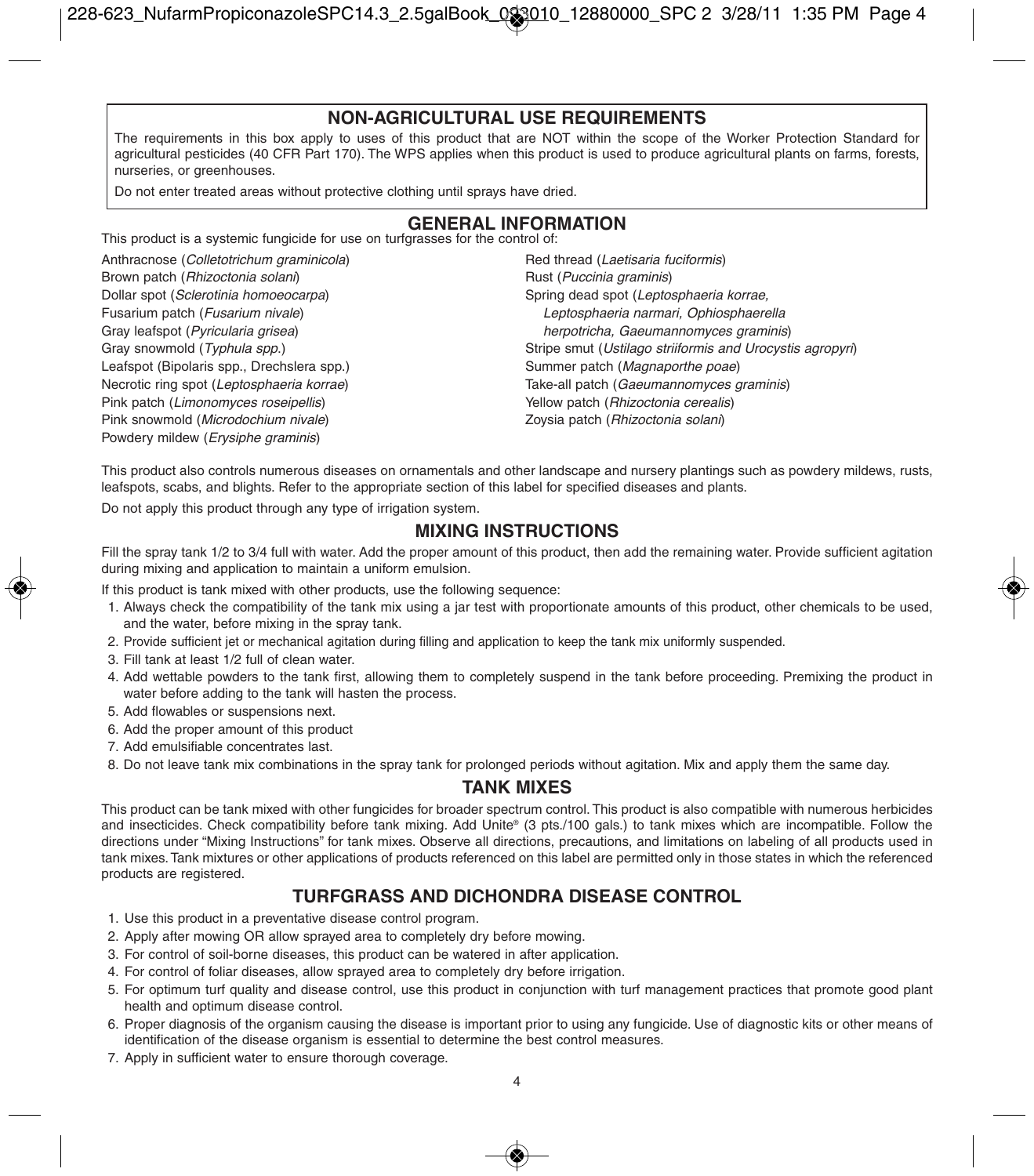8. Under conditions optimum for high disease pressure, use the higher rate and the shorter interval.

9. Evaluate spray additives prior to use. Label directions are based on data obtained with no additives.

10. Do not apply more than 16 fl. oz./1,000 sq. ft. per calendar year.

Important: Bermudagrass can be sensitive to this product. Do not exceed 4 fl. oz./1,000 sq. ft. every 30 days on any variety of bermudagrass. In Florida, do not apply this product to bermudagrass golf course greens when temperatures exceed 90°F.

Note: Do not feed clippings from treated areas to livestock or poultry. Do not graze animals on treated areas.

# **TURFGRASS – SPECIFIC DISEASES, RATES, AND APPLICATION TIMING**

| <b>Disease</b>                                                              | Fl. Oz.<br>per 1.000<br>sq. ft. | Fl. Oz. per<br>Acre | Application<br>Interval/<br>Timing | <b>Instructions</b>                                                                                                                                                                                                                                                                                                                                                                                    |
|-----------------------------------------------------------------------------|---------------------------------|---------------------|------------------------------------|--------------------------------------------------------------------------------------------------------------------------------------------------------------------------------------------------------------------------------------------------------------------------------------------------------------------------------------------------------------------------------------------------------|
| <b>Dollar Spot</b><br>(Sclerotinia homoeocarpa)                             | 0.5                             | 22                  | 7 days                             | Apply when conditions are favorable for disease<br>development.                                                                                                                                                                                                                                                                                                                                        |
|                                                                             | 0.5                             | 22                  | 14 days                            | Tank mix with low label rate of one of the following<br>fungicides: Daconil 2787 F, Manicure <sup>®</sup> 6FL, Daconil<br>Ultrex <sup>®</sup> . Manicure <sup>®</sup> Ultra                                                                                                                                                                                                                            |
|                                                                             | $\mathbf{1}$                    | 44                  | 21 to 28 days                      | Tank mix with low label rate of one of the following<br>fungicides: Daconil 2787 F, Manicure® 6FL, Daconil<br>Ultrex <sup>®</sup> , Manicure <sup>®</sup> Ultra, Iprodione 2SE, LESCO <sup>®</sup><br>18 Plus™                                                                                                                                                                                         |
|                                                                             | 1 to 2                          | 44 to 88            | 14 to 28 days                      | If using the 1-2 fl. oz./1,000 sq. ft. rate without tank<br>mixing, make no more than 3 consecutive applications for<br>dollar spot control before rotating to an alternate EPA<br>registered fungicide having a different mode of action.                                                                                                                                                             |
| Anthracnose<br>(Colletotrichum graminicola)                                 | 1 to 2                          | 44 to 88            | 14 to 28 days                      | Apply when conditions are favorable for disease<br>development. Use higher rates of this product and shorter<br>intervals when disease pressure is high. For broad-<br>spectrum control, tank mix with a registered contact<br>fungicide at the label rate. If disease is present, mix 2<br>fl.oz. of this product per 1,000 sq. ft. with the label rate of<br>the above mentioned contact fungicides. |
| <b>Brown Patch</b><br>(Rhizoctonia solani)                                  | 1 to 2                          | 44 to 88            | 14 to 21 days                      | Tank mix with a registered contact fungicide labeled for<br>brown patch control at the label rate. Begin applications<br>in May or June before the disease is present.<br>Use the higher rates of this product and shorter intervals<br>under conditions of high temperatures and high humidity.                                                                                                       |
| <b>Powdery Mildew</b><br>(Erysiphe graminis)<br>Rust<br>(Puccinia graminis) | 1 to 2                          | 44 to 88            | 14 to 28 days                      | Make applications when conditions are favorable for<br>disease development. If disease is present, use 2 fl. oz. of<br>this product per 1,000 sq. ft.                                                                                                                                                                                                                                                  |

◈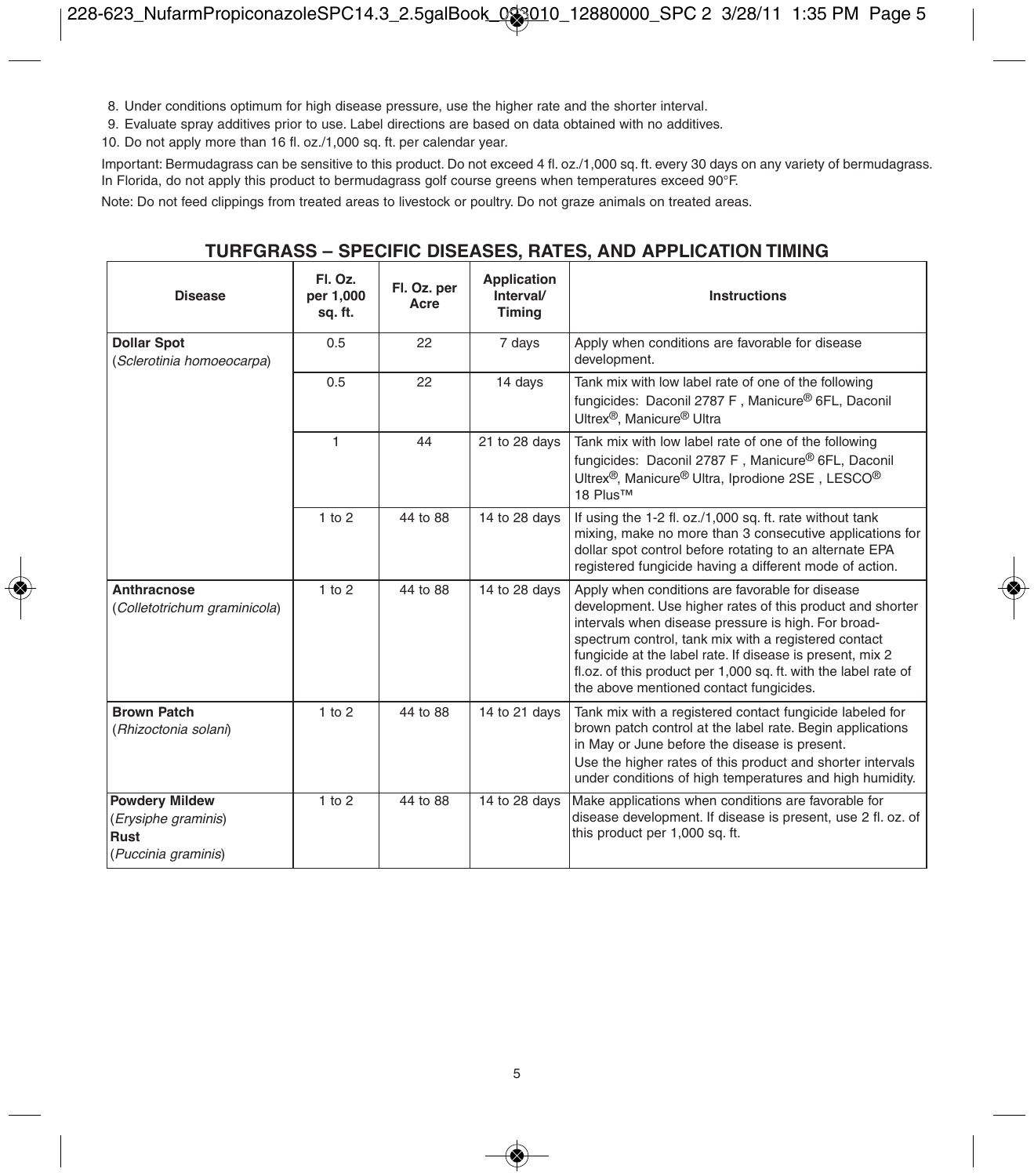# **TURFGRASS – SPECIFIC DISEASES, RATES, AND APPLICATION TIMING**

| <b>Disease</b>                                                                                                                          | Fl. Oz.<br>per 1,000<br>sq. ft. | Fl. Oz. per<br>Acre | Application<br>Interval/<br>Timina | Instructions                                                                                                                                                                                                                                                                                                                                                                                                         |
|-----------------------------------------------------------------------------------------------------------------------------------------|---------------------------------|---------------------|------------------------------------|----------------------------------------------------------------------------------------------------------------------------------------------------------------------------------------------------------------------------------------------------------------------------------------------------------------------------------------------------------------------------------------------------------------------|
| <b>Pink Patch</b><br>(Limonomyces roseipellis)<br><b>Red Thread</b><br>(Laetisaria fuciformis))                                         | $\overline{a}$                  | 88                  | 14 to 21 days                      | Apply when conditions are favorable for disease<br>development.                                                                                                                                                                                                                                                                                                                                                      |
| <b>Stripe Smut</b><br>(Ustilago striiformis)<br>(Urocystis agropyri)                                                                    | 1 to 2                          | 44 to 88            | Fall or Spring                     | Apply once in the fall after grass becomes dormant or in<br>the early spring before grass starts to grow.                                                                                                                                                                                                                                                                                                            |
| <b>Gray Leafspot</b><br>(Pyricularia grisea)                                                                                            | 1 to 2                          | 44 to 88            | 14 days                            | Make applications when conditions are favorable for<br>disease development. If using the 1 fl. oz./1,000 sq. ft.<br>rate, tank mix with a registered contact fungicide at the<br>label rate.                                                                                                                                                                                                                         |
| <b>Melting Out, Leaf Spot</b><br>(Bipolaris spp.)<br>(Drechslera spp.)                                                                  | $1$ to $4$                      | 44 to 176           | 14 days                            | Under light to moderate pressure, apply this product to<br>reduce the severity of leaf spot and melting out caused<br>by Helminthosporium-type pathogens. For broad<br>spectrum disease control, tank mix the 1 fl. oz. product<br>rate with a registered contact fungicide at the label rate.<br>Tank mix the 1 to 4 fl. oz./1,000 sq. ft. product rate with a<br>registered contact fungicide at the labeled rate. |
| Summer Patch, Poa Patch<br>(Magnaporthe poae)                                                                                           | 2<br>4                          | 88<br>176           | 14 days<br>28 days                 | Apply this product beginning in April. Use the 2 fl.<br>oz./1,000 sq. ft. rate on a 14 day schedule and the 4 fl.<br>oz./1,000 sq. ft. rate on a 28 day schedule.                                                                                                                                                                                                                                                    |
| <b>Take-All Patch</b><br>(Gaeumannomyces<br>graminis)                                                                                   | $2$ to $4$                      | 88 to 176           | Spring<br>and Fall                 | Apply this product to reduce the severity of take-all patch.<br>Make 1 to 2 fall applications in September and October<br>or when night temperatures drop to 55°F, and 1 to 2<br>spring applications in April and May, depending on<br>local specifications.                                                                                                                                                         |
| <b>Spring Dead Spot</b><br>(Leptosphaeria korrae,<br>Leptosphaeria narmari,<br>Ophiosphaerella herpotricha,<br>Gaeumannomyces graminis) | $\overline{4}$                  | 176                 | 30 days                            | Make 1 to 3 applications of this product. For one<br>application, apply in September or October. For multiple<br>applications, begin sprays in August.                                                                                                                                                                                                                                                               |
| <b>Necrotic Ring Spot</b><br>(Leptosphaeria korrae)                                                                                     | 4                               | 176                 | Fall or Spring                     | Apply in the fall and/or the early spring depending on<br>local specifications.                                                                                                                                                                                                                                                                                                                                      |
| <b>Gray Snowmold</b><br>(Typhula spp.)<br><b>Pink Snowmold</b><br>(Microdochium nivale)                                                 | $2$ to $4$                      | 88 to 176           | Late Fall                          | Make one application of this product in the late fall before<br>snow cover. Do not apply on top of snow. For optimum<br>disease control, the 2 and 3 fl. oz. product rates should<br>be tank mixed with either PCNB or chlorothalonil at<br>label rates.                                                                                                                                                             |
| <b>Fusarium Patch</b><br>(Fusarium nivale)                                                                                              | $2$ to $4$                      | 88 to 176           | Fall-Early Spring                  | Apply when conditions are favorable for disease<br>development.                                                                                                                                                                                                                                                                                                                                                      |

◈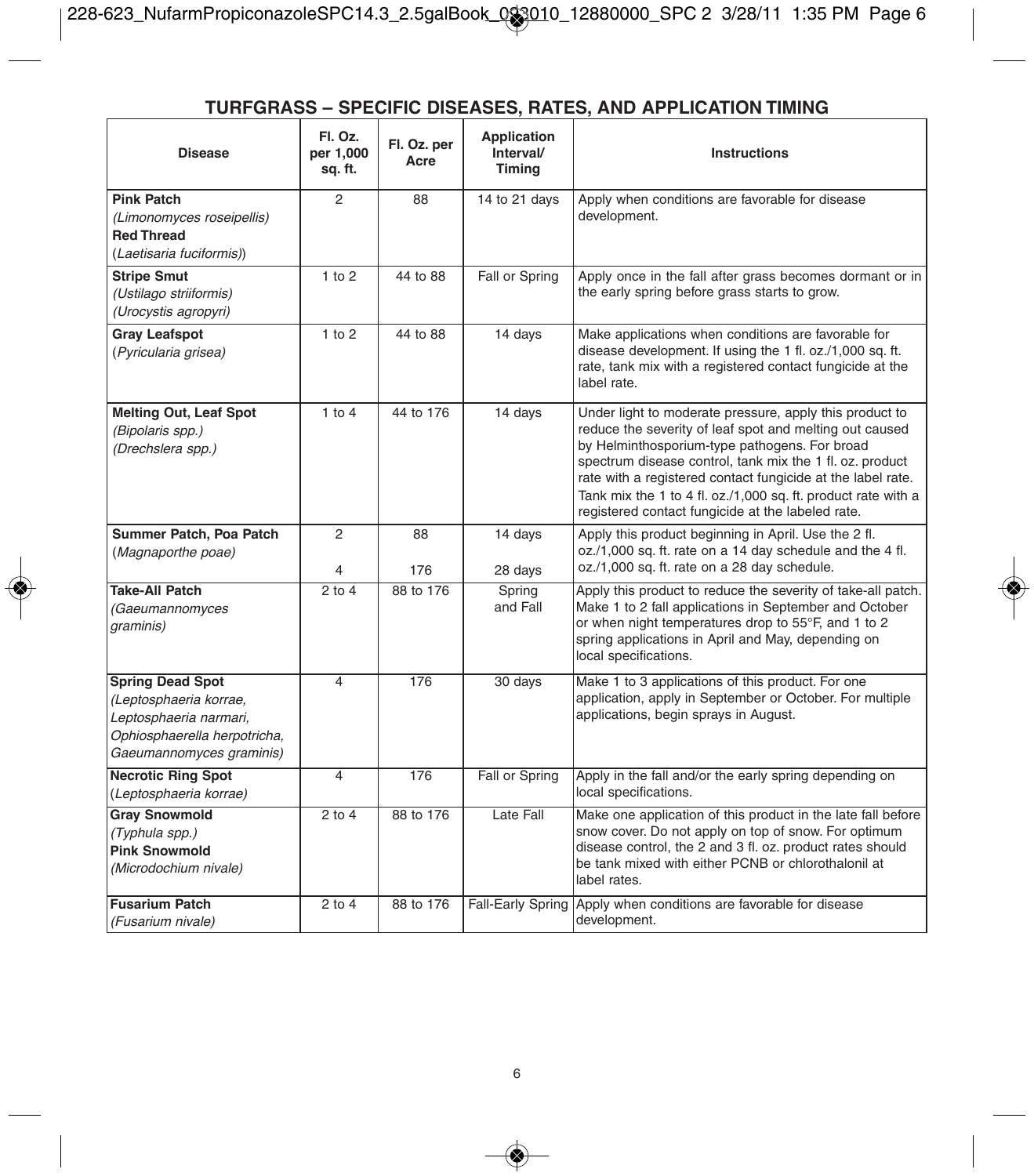# **TURFGRASS – SPECIFIC DISEASES, RATES, AND APPLICATION TIMING**

| <b>Disease</b>                                                        | Fl. Oz.<br>per 1,000<br>sq. ft. | Fl. Oz. per<br>Acre | Application<br>Interval/<br>Timina | <b>Instructions</b>                                                                                                                                                                                                           |
|-----------------------------------------------------------------------|---------------------------------|---------------------|------------------------------------|-------------------------------------------------------------------------------------------------------------------------------------------------------------------------------------------------------------------------------|
| <b>Yellow Patch</b><br>(Rhizoctonia cerealis)                         | $3$ to $4$                      | 130 to 176          | Late Fall                          | Make one application of this product in the late fall<br>before snow cover. Do not apply on top of snow. If using<br>a 3 fl. oz./1,000 sq. ft. rate, tank mix with a registered<br>contact fungicide at the label rate.       |
| <b>Zoysia Patch, large</b><br>patch of zoysia<br>(Rhizoctonia solani) | $3$ to $4$                      | 130 to 176          | Early Fall                         | Make one application in the early fall (mid-September to<br>mid-October) prior to development of disease symptoms.<br>Consult local turfgrass extension experts to determine<br>the optimum application timing for your area. |

# **DICHONDRA – SPECIFIC DISEASE, RATE, AND APPLICATION TIMING**

| <b>Disease</b>                          | Fl. Oz.<br>per 1,000<br>sa. ft. | Fl. Oz. per<br>Acre | Application<br>Interval/<br>Timina | Instructions                                                    |
|-----------------------------------------|---------------------------------|---------------------|------------------------------------|-----------------------------------------------------------------|
| Dichondra Rust<br>(Puccinia dichondrae) |                                 | 88                  | 14 to 21 days                      | Apply when conditions are favorable for disease<br>development. |

# **ESTABLISHMENT OF COOL SEASON TURFGRASS**

The primary use of this product is as a fungicide for use against the diseases listed on this label. As an additional benefit, this product will improve the establishment rate when it is applied to cool season grass seedlings or sod.

New Seedlings: Apply 1 fl. oz./1,000 sq. ft. at the 2 to 3-leaf stage of growth for faster root development and top growth.

Sod: Apply 1 fl. oz./1,000 sq. ft. 2 to 6 weeks before cutting for increased sod knitting and faster establishment after laying.

# **DISEASE CONTROL IN NURSERIES (FIELD) AND LANDSCAPE PLANTINGS**

- 1. Use this product in a preventative disease control program. To determine the use directions for controlling a disease on an ornamental plant species, select the plant species in Table 1. The number in parenthesis following the plant species refers you to the disease(s) controlled in Table 2. Find the disease in Table 2. The number in brackets following the disease refers you to the application regime in Table 3.
- 2. Allow spray to dry before overhead irrigation is applied.
- 3. Optimum benefit of this product is obtained when used in conjunction with sound disease management practices.

# **GENERAL INSTRUCTIONS**

Use this product at rates of 2 to 24 fl. oz./100 gallons of water for control of diseases of ornamental plant species (Refer to Tables 1, 2, and 3).

Note: For outdoor uses, apply up to 5.4 gallons of this product /acre/crop/calendar year.

For general disease control in landscapes, apply 6 to 8 fl. oz./100 gallons of water every 21 days. For best control, begin applications of this product before disease development.

Note: Plant tolerances to this product have been found to be acceptable for the specific genera and species of plants listed under the Directions for Use section of this label. Other plant species can be sensitive to this product and diseases other than those listed may not be controlled. Before using this product on plants or for diseases that are not listed in the Directions for Use section of this label, test this product on a small scale basis first. Do not apply this product to African violets, begonias, Boston fern, or geraniums. Apply the specified rates for a particular type of disease, i.e., rust, powdery mildew, etc., and evaluate for phytotoxicity and disease control prior to widespread use.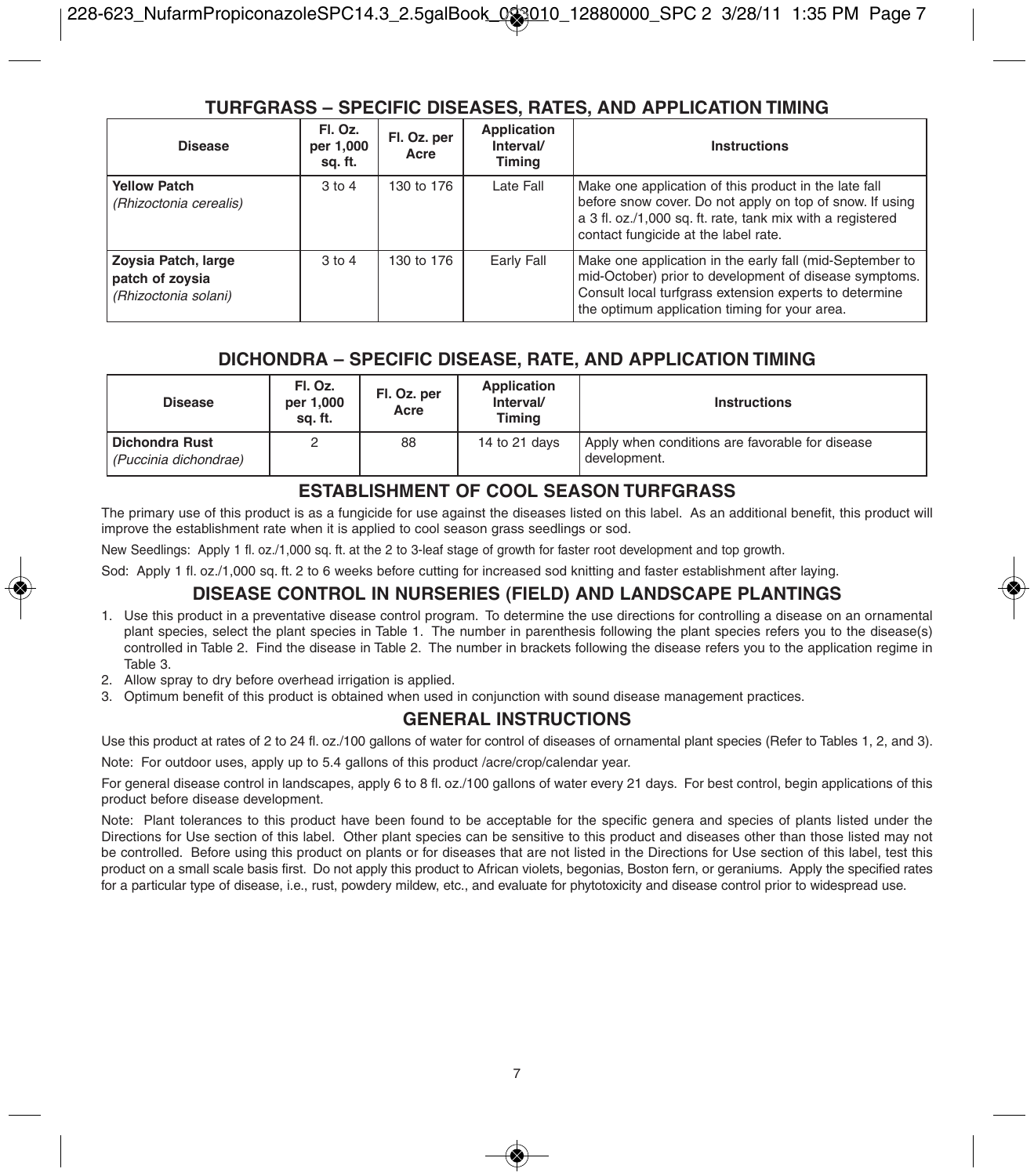# **Table 1. Ornamentals – Plant Species**

€

Numbers in parenthesis refer to diseases controlled. See Table 2

|                                                                                        | <b>Nonbearing Fruits and Nuts</b><br>(Nurseries and Landscape Plantings) |  |
|----------------------------------------------------------------------------------------|--------------------------------------------------------------------------|--|
| Amelanchier (4d)<br>Calendula (4a)<br>Apple (3g, 4d, 5a)                               |                                                                          |  |
| Carnation (5f)<br>Ash $(4c)$<br>Bartlett pear (3q, 4c, 5a)                             |                                                                          |  |
| Chrysanthemum (2a)<br>Cherry (2b, 3d)<br>Azalea (2c, 4b)                               |                                                                          |  |
| Delphinium (4a)<br>Bayberry (3n)<br>Citrus (3m)                                        |                                                                          |  |
| Nectarine (2b)<br>English Ivy (3e)<br>Camellia (3e)                                    |                                                                          |  |
| Gomphrena (3a)<br>Cotoneaster (3i)<br>Peach (2b)                                       |                                                                          |  |
| Impatiens (3a, 3b, 4a)<br>Crabapple (3c, 3q, 4c, 5a)<br>Pecan (3b, 3c, 3f, 3l, 3n, 4e) |                                                                          |  |
| lris(5d)<br>Crape myrtle (4a)<br>Plum (2b)                                             |                                                                          |  |
| Dogwood (3h, 4c)<br>Marigold (3a)<br>Walnut (3j)                                       |                                                                          |  |
| Monarda (4c)<br>Douglas fir (5b)                                                       |                                                                          |  |
| Phlox (4c)<br>Elm(4c)                                                                  |                                                                          |  |
| Euonymus (3e, 4c)<br>Snapdragon (5d)                                                   |                                                                          |  |
| Sweet William<br>Hawthorn (5a)                                                         |                                                                          |  |
| (Dianthus barbatus) (3k)<br>Holly (3r)                                                 |                                                                          |  |
| Zinnia (4c)<br>Juniper (1a)                                                            |                                                                          |  |
| Lilac (4c)                                                                             |                                                                          |  |
| Linden (3e, 3b, 4b)                                                                    |                                                                          |  |
| Magnolia (3e, 4b)                                                                      |                                                                          |  |
| Maple (3e, 4f)                                                                         |                                                                          |  |
| Oaks (3p)                                                                              |                                                                          |  |
| Pines (1b, 1c)                                                                         |                                                                          |  |
| Poplars (5b)                                                                           |                                                                          |  |
| Pyracantha (3o)                                                                        |                                                                          |  |
| Red Tip Photinia (3i)                                                                  |                                                                          |  |
| Rhaphiolepsis (3e, 3i)                                                                 |                                                                          |  |
| Rhododendron (2c, 3n)                                                                  |                                                                          |  |
| Roses (3g, 4e, 5c)                                                                     |                                                                          |  |
| (Outdoor use only)                                                                     |                                                                          |  |
| Shasta fir (5e)                                                                        |                                                                          |  |
| Sweetgum (3b, 3c, 3n)                                                                  |                                                                          |  |
| Sycamore (3e)                                                                          |                                                                          |  |
| Tulip tree (3e, 4a)                                                                    |                                                                          |  |
| Wax myrtle (3n)                                                                        |                                                                          |  |

◈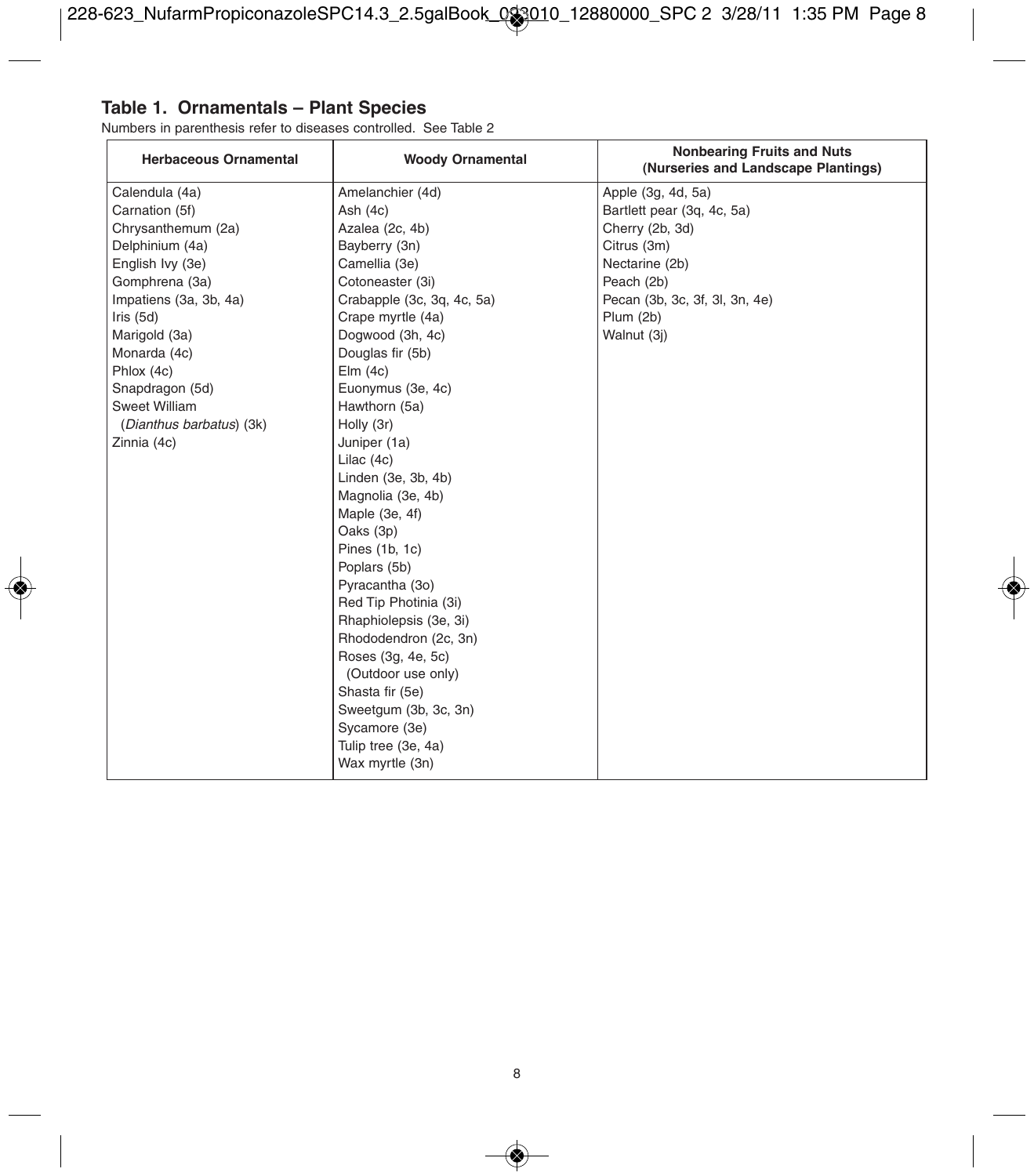#### **Table 2. Diseases**

Numbers in brackets refer to application regimes. Refer to Table 3.

- 1. Conifer Blights
	- a. Phomopsis juniperovora (Phomopsis Blight) [2]
	- b. Sirrococcus strobolinus (Tip Blight) [4]
	- c. Sphaeropsis sapinea (Diplodia Tip Blight) [2]
- 2. Flower Blight
	- a. Ascochyta chrysanthemi (Ray Blight) [3]
	- b. Monilinia spp. [1]
	- c. Ovulinia spp. [2]
- 3. Leaf Blights/Spots
	- a. Alternaria spp. [2]
	- b. Cercospora spp. (Brown Leaf Spot) [3]
	- c. Cladosporium spp. (Scab) [3]
	- d. Coccomyces hiemalis [1]
	- e. Colletotrichum spp. [2]
	- f. Cristulariella spp. (Zonate leafspot) [3]
	- g. *Diplocarpon rosae* (Blackspot) [2]<br>h. *Discula spp.* (Anthracnose) [1]
	-
	- i. Fabraea maculate (syn. Entomosporium maculate) [2]
	- Gnomonia leptostyla (Anthracnose) [3]
	- k. Heterosporium echinulatum [2]
- 3. Leaf Blights/Spots (continued)
	- l. Mycosphaerella caryigena (Downy Spot) [3]
	- m.Mycosphaerella fructicola (Greasy Spot) [5]
	- n. Septoria spp. (Leaf Scorch) [3]
	- o. Spilocaea pyracanthae [2]
	- p. Tubakia dryina [4]
	- q. Venturia inaequalis (Scab) [1]
	- r. Rhizoctonia web blight\* [2]
- 4. Powdery Mildew
	- a. Erysiphe spp. [2]
	- b. Microsphaera spp. [3]
	- c. Oidium spp. [2]
	- d. Podosphaera spp. [2]
	- e. Sphaerotheca pannosa [2]
	- f. Phyllactinia spp.\* [2]
- 5. Rust
	- a. Gymnosporangium juniperi-virginianae [1]
	- b. Melampsora occidentalis [4]
	- c. Phragmidium spp. [2] d. Puccinia spp. [2]
	-
	- e. Pucciniastrum goeppertianum [4]
	- f. Uromyces dianthi [2]

#### **\*Not registered for this use in CA**

#### **Table 3 Application Regimes**

[1] Mix 2 to 4 fl. oz. of this product in 100 gallons of water and apply as a full coverage spray to the point of drip. Apply every 14 to 21 days during the period of primary infection. If disease is present, tank mix with an EPA-registered contact fungicide. For flower blight, apply this product when there is 5-10% bloom and again at 70-100% bloom. For dogwoods, apply the 2 to 4 fl. oz. rate every 14 days or apply 8 fl. oz. of this product every 28 days.

[2] Mix 5 to 8 fl. oz. of this product in 100 gallons of water and apply as a full coverage spray to the point of drip. Begin applying when conditions are favorable for disease development and apply as necessary. For blackspot, apply with a registered contact fungicide labeled for blackspot. For Calendula, apply every 30 days. For diplodia tip blight, make 3 applications every 14 days prior to major period of infection. For juniper phomopsis blight, make the first application as soon as junipers start to grow, and repeat the applications every 14 to 21 days during periods of active growth.

Mix 8 to 12 fl. oz. of this product in 100 gallons of water and apply as a full coverage spray to the point of drip. Apply every 30 days, beginning when conditions are favorable for the disease development. For pecans, apply the 12 fl. oz. rate beginning

[3] at bud break. Apply 3 times at 14-day intervals. For walnuts, apply 8.5 fl. oz. at 14 to 21 day intervals. For ray blight, apply 12 fl. oz. at 7 day intervals or 20 fl. oz. at 14 day intervals. For impatiens, bayberry, linden, magnolia, sweetgum and wax myrtle, the maximum use rate is 8 fl. oz.

[4] Mix 16 fl. oz. of this product in 100 gallons of water and apply as a full coverage spray to the point of drip. Apply every 14 to 28 days, beginning when conditions are favorable for disease development. For Douglas fir needle rust, apply once in May. For tip blight, start applications in mid-late winter and apply 3 times at 2-month intervals.

[5] Mix 20 to 24 fl. oz. of this product in 100 gallons of water and apply as a full coverage spray to the point of drip. Apply during June to August time period.

Note: To avoid possible illegal residues, do not apply to apple, cherry, citrus, nectarine, peach, pear, pecan, plum or walnut trees that will bear harvestable fruit within 12 months. Do not apply to maple trees that will be used for maple syrup production within one year.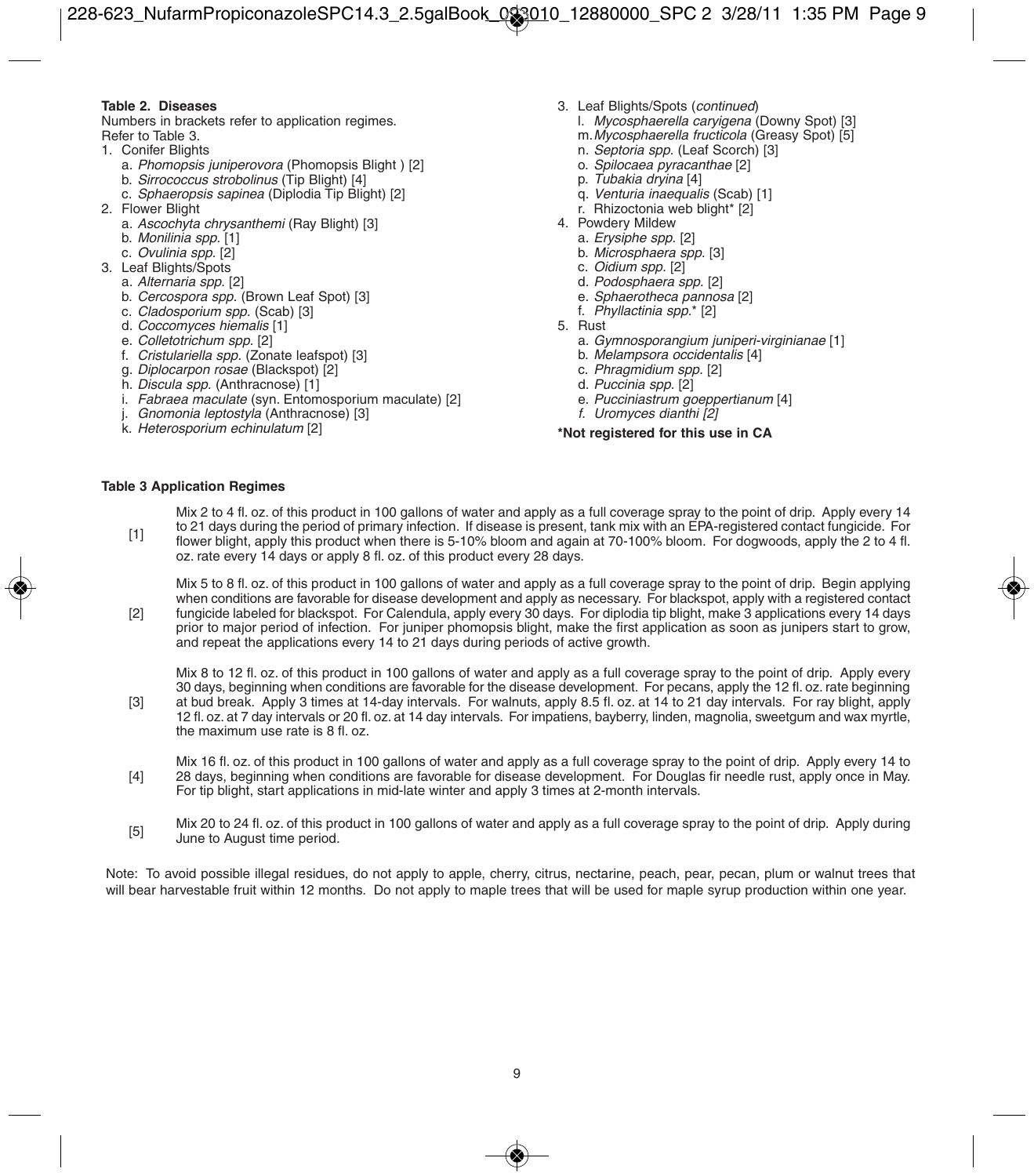# **A FLARE ROOT-INJECTED SYSTEMIC FUNGICIDE FOR CONTROL OF SELECTED DISEASES IN TREES**

#### **(Not Registered for use in CA & NY)**

#### **General Information**

This product is a systemic fungicide for use as a flare root injection for prevention and treatment of (1) oak wilt (Ceratocystis fagacearum) of oaks (Quercus spp.), (2) Dutch elm disease (Ophiostroma ulmi) of elms (Ulmus spp.), (3) sycamore anthracnose (Apiognomonia veneta), and (4) leaf diseases (i.e., Venturia inaequalis, Gymnosporangium juniperi-virginianae, Pucciniastrum goeppertianum, etc.) of crabapple (Malus spp.). Administer this product by trained arborists or others trained in injection techniques and in the identification of tree diseases.

Notes: The active ingredient in this product has been shown to be safe on a wide range of plant species. Before using product on plants or for diseases that are not listed in the Directions for Use, test it on a small-scale basis and evaluate for phytotoxicity and disease control prior to widespread use.

#### **Correct Location for Injector Placement**

The flare root area is the transitional zone between the trunk and the root system. Uptake and distribution of this product is more effective when injections are made into the flare roots. In addition, wounds created in the flare root area close more rapidly in comparison to wounds above the flare root area.

#### **Tree Preparation**

- 1. Carefully shave heavy, thick, or loose outer bark to form a smoother injection point and to ensure the operator that the drill hole penetrates through the bark to the xylem.
- 2. If the flare roots are not clearly exposed, carefully remove 2 to 4 inches of soil from the base of the tree to uncover the top of the flare roots. Brush away loose soil.
- 3. Drill holes through the bark, into sapwood using a clean sharp drill bit. Drill hole diameter should be adequate to allow insertion of injection tees and formation of airtight contact between active xylem and the delivery point of the injection tees. Generally, a drill hole diameter of 7/32 to 5/16 inch for elms, sycamores, and crabapples, and 5/16 inch for oaks is appropriate. Follow manufacturer's instructions for the particular injection device used in the treatment.

Drill hole depth should be adequate to deliver the product into active xylem tissue. Generally, 3/4 inch depth is appropriate, but trees with thick bark require increased drill hole depth to reach the active xylem layer.

Space injectors 3 to 6 inches apart around the base of the tree. Do not drill in the valleys between the flare roots or into cankered areas. Drill above these areas into the trunk, and then continue again into sound sapwood on the flares.

- 4. Disinfect the drill bit between trees with household bleach (20% solution), ethanol, or other disinfectant. Rinse bit with clean water after disinfecting.
- 5. Insert into the drilled holes the injection ports ("tees"), which are connected to plastic tubing. The tubing should have inlet and outlet valves.
- 6. Mix the specified amount of this product and water thoroughly in the tank before beginning the injection treatment.

#### **Tree Measurement**

Measure the diameter of the tree using a tree diameter-tape (D-tape) at 4 1/2 feet above the ground. This is the diameter at breast height (DBH). If only a regular tape is available, measure the tree circumference and divide that number by 3.14.

For crabapples, measure the diameter at the point where the tree begins to branch.

#### **Preparation of Injection Solution**

Dilute 10 ml of this product in up to 1 liter of water per inch DBH. Refer to the following table as an example of the amounts of this product and water to use:

| <b>DBH</b><br>inches | <b>Treatment Level</b><br>(m <sub>l</sub> ) | Water Volume*<br>(liters) |
|----------------------|---------------------------------------------|---------------------------|
| 5                    | 50                                          | 5                         |
| 10                   | 100                                         | 10                        |
| 15                   | 150                                         | 15                        |
| 20                   | 200                                         | 20                        |
| 25                   | 250                                         | 25                        |
| 30                   | 300                                         | 30                        |
| 35                   | 350                                         | 35                        |
| 40                   | 400                                         | 40                        |

\*Use up to the amount indicated.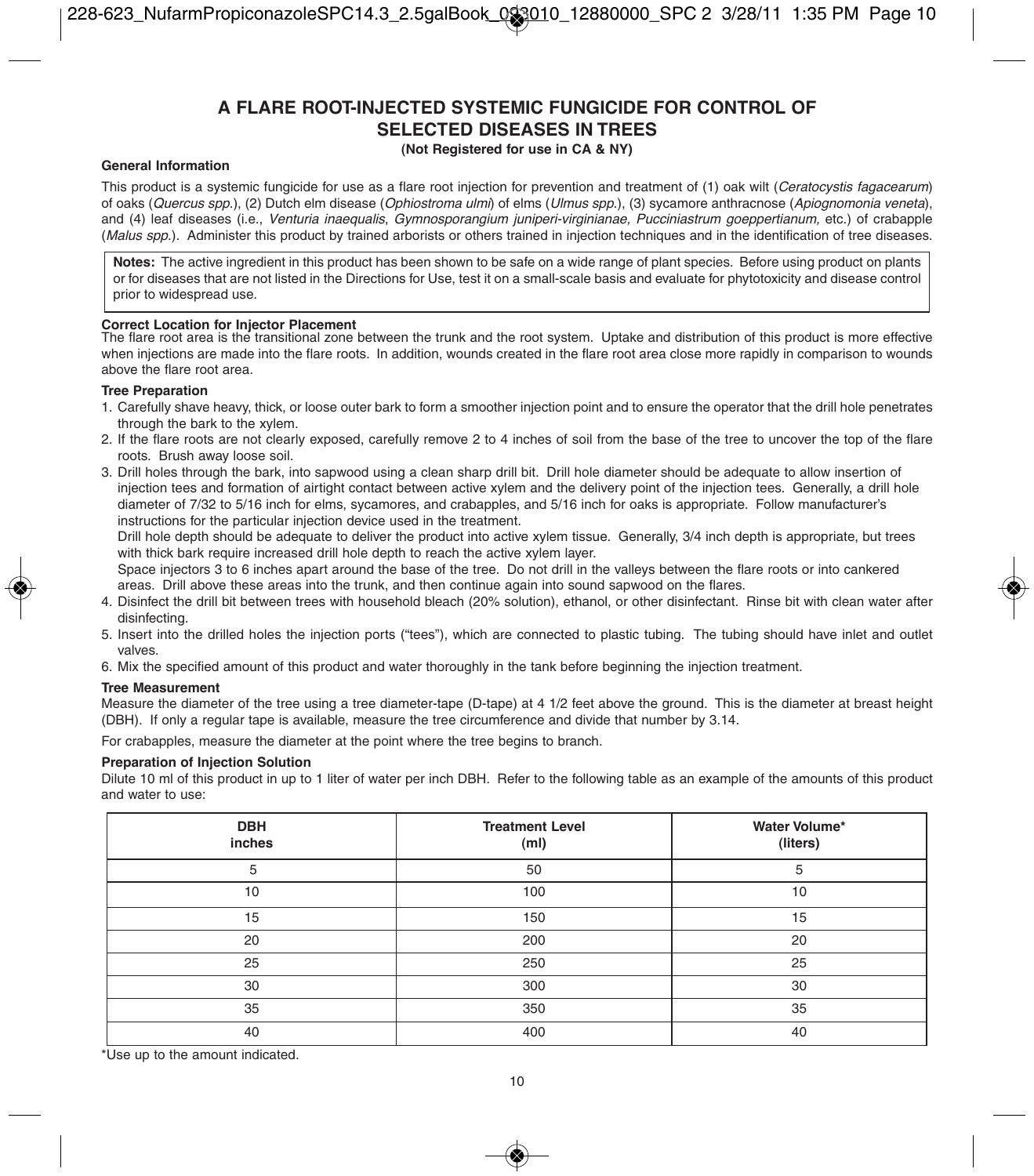#### **Injection**

For pressurized injections, with the outlet valve open, connect the tank to the inlet valve and begin pumping solution until all air bubbles come out of the outlet valve. Direct the solution into a container and return the solution to the tank. Shut off the outlet valve. Pressurize tank to 20 to 30 psi. Check for leaks and gently tap in tees if necessary. Maintain continuous pressure on the injection system until the full amount of solution is in the tree.

After injection is complete, remove injection tees and leave drill holes unplugged. A water flush to cleanse the hole will assist with wound closure. Soil should be replaced around the tree. It is not necessary to treat the drill holes with wound paint or other sealing compounds.

Contact your local extension agent for more details on tree injection. The injection system described is meant as an example; please refer to manufacturer's instructions when using other types of tree injection systems.

#### **Retreatment**

At the initial injection of this product, take notes on the level of disease in each tree. Reevaluate disease level in trees at 12-month intervals after treatment for the potential need for retreatment with this product. Preventive applications should be considered 12 to 36 months after the initial injection. Trees in high disease risk areas or high value trees should be evaluated for possible retreatment 12 months after each treatment.

Follow application procedures described above for repeat injections; new drill holes will be needed for subsequent treatments.

# **OAK WILT: OAKS**

#### **Preventive and Therapeutic Treatment**

Use 10 ml of this product in up to 1 liter of water per inch DBH. For very high disease pressure, use 20 ml of this product per inch DBH.

In the upper Midwest, treat oaks after June 15. Wounds in oaks in the upper Midwest between May 15 and June 15 attract insects that transmit the oak wilt pathogen.

Oak trees exhibiting less than 20% crown loss from oak wilt have the best chance of responding to treatment by this product. Preventive application is more effective than therapeutic treatment. Response to treatment will vary with trees in advanced stages of disease development.

Uninfected trees will generally absorb the full amount of product:water solution within 2 hours when injected under pressure. Trees exhibiting specific symptoms or those symptomless trees immediately adjacent to a diseased tree should be considered infected. Symptomless trees separated by a primary plow line from diseased trees will be at less risk of infection. Infected trees will absorb the material more slowly due to the vascular plugging caused by the disease. If the product:water solution is not absorbed within 24 hours, the tree is considered high risk and has a poor chance of survival.

Refer to the **General Information** section for details on retreatment.

# **LEAF DISEASE: CRABAPPLES**

#### **Preventative Treatment**

Use 10 ml of this product in up to 1 liter of water per inch trunk diameter. For trees less than 10 inches trunk diameter, use 6 ml of this product per inch trunk diameter. Make applications when the trees are in full leaf and actively growing for control of the next season's leaf disease development. Disease symptoms have the potential for not being reduced the year of application.

Refer to the **General Information** section for details on retreatment.

**Note:** Do not use fruit from treated trees for food or feed purposes.

# **ANTHRACNOSE: SYCAMORE**

#### **Preventive Treatment**

Use 10 ml of this product in up to 1 liter of water per inch DBH. For trees less than 10 inches DBH, use 6 ml of this product per inch DBH. Make applications when the trees are in full leaf and actively growing for control of the next season's anthracnose development.

Refer to the **General Information** section for details on retreatment.

# **DUTCH ELM DISEASE IN ELMS**

#### **Preventive and Therapeutic Treatment**

Use 6 to 10 ml of this product in up to 1 liter of water per inch DBH. For very high disease pressure, use 20 ml of this product per inch DBH.

**Notes:** (1) Accurate diagnosis of Dutch elm disease is important since this product only provides control of Dutch elm disease in elms. (2) this product will be most effective when used in conjunction with other cultural practices specified for management of Dutch elm disease (removal of dead elm trees, pruning of diseased tree limbs and branches, control of bark beetles, etc.). (3) Preventive applications can be made at 6 to 10 ml/inch DBH. The 6 ml rate should provide 24 months control and the 10 ml rate should provide 36 months control. (4) Therapeutic treatment in trees showing disease symptoms should be made at 10-20 ml/inch DBH. Retreat every 12 to 36 months, if needed. Response to treatment will vary with trees in advanced stages of disease development.

For further information on the proper diagnosis and control of Dutch elm disease, consult your local extension agent.

Refer to the **General Information** section for details on retreatment.